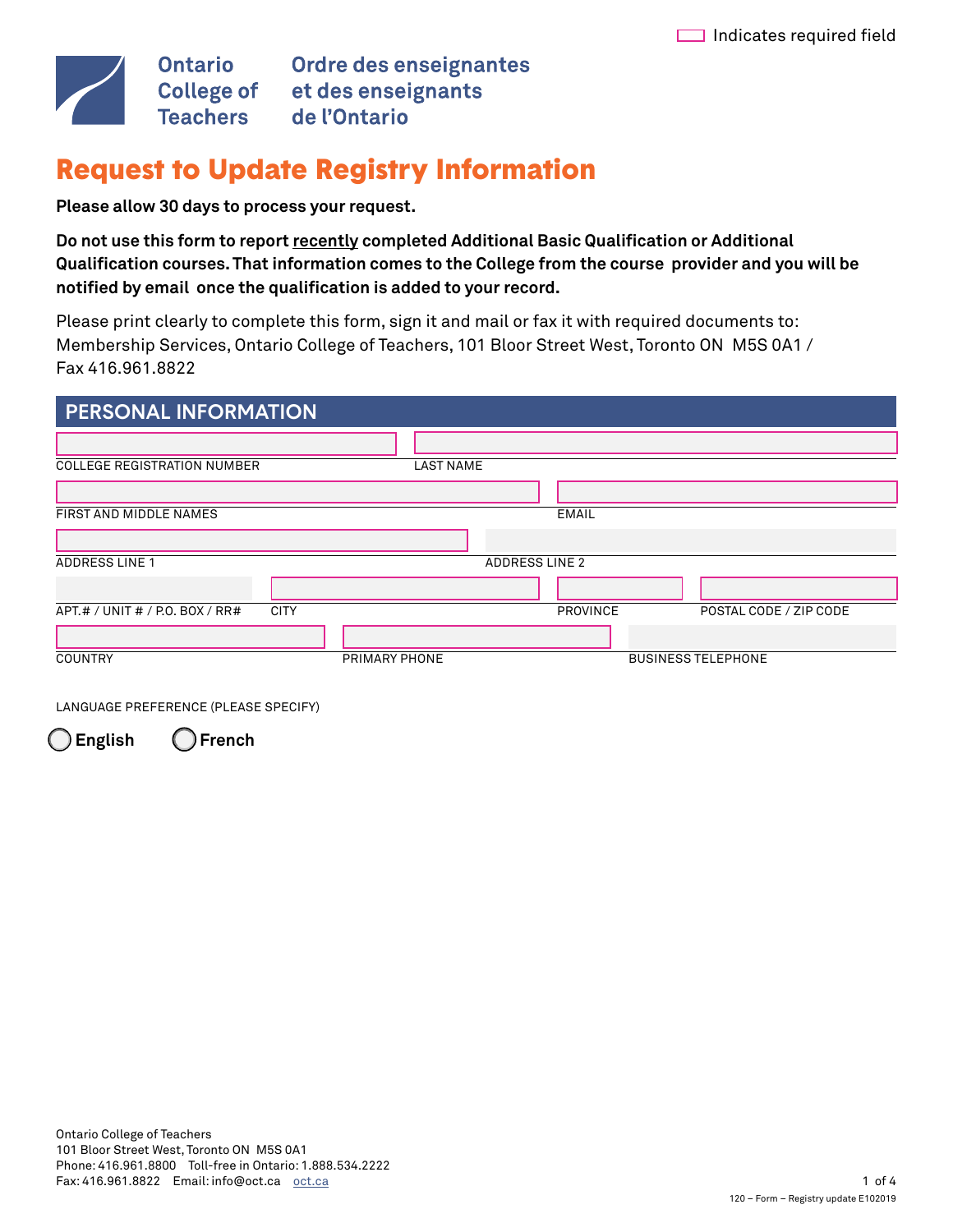### CHANGING PERSONAL INFORMATION

• Home, email address and employer information (can also be updated via the Members' area at [oct.ca/members\)](https://www.oct.ca/becoming-a-teacher/requirements/document-translation?sc_lang=en&)

If you need to update your name, provide copies by mail or in person of one or more of the following documents that provide proof of your former and current names:

- Birth certificate
- Legal change of name document
- Certifcate of baptism if born in Quebec (prior to January 1994) or Newfoundland and Labrador
- Change of name certificate

**If your name changed either as a result of marriage or a legal name change,** provide a photocopy of one of these documents:

- Canadian marriage certificate
- Foreign marriage certifcate (must be translated into French or English. Please visit **[oct.ca →Becoming a Teacher→Requirements→Document Translation](https://www.oct.ca/becoming-a-teacher/requirements/document-translation?sc_lang=en&)** for more information)

I certify that the information provided on this form and on the following pages is true.

SIGNATURE DATE (DD/MM/YY)

Please either enter a digital signature or print, sign and date this form before sending it back to the College.

| INCORRECT INFORMATION | <b>CORRECT INFORMATION</b> |
|-----------------------|----------------------------|
|                       |                            |
| 1                     |                            |
|                       |                            |
| $\overline{2}$        |                            |
|                       |                            |
| 3                     |                            |
|                       |                            |
| 4                     |                            |
|                       |                            |
| 5                     |                            |
|                       |                            |
| 6                     |                            |

Ontario College of Teachers 101 Bloor Street West, Toronto ON M5S 0A1 Phone: 416.961.8800 Toll-free in Ontario: 1.888.534.2222 Fax: 416.961.8822 Email: info@oct.ca oct.ca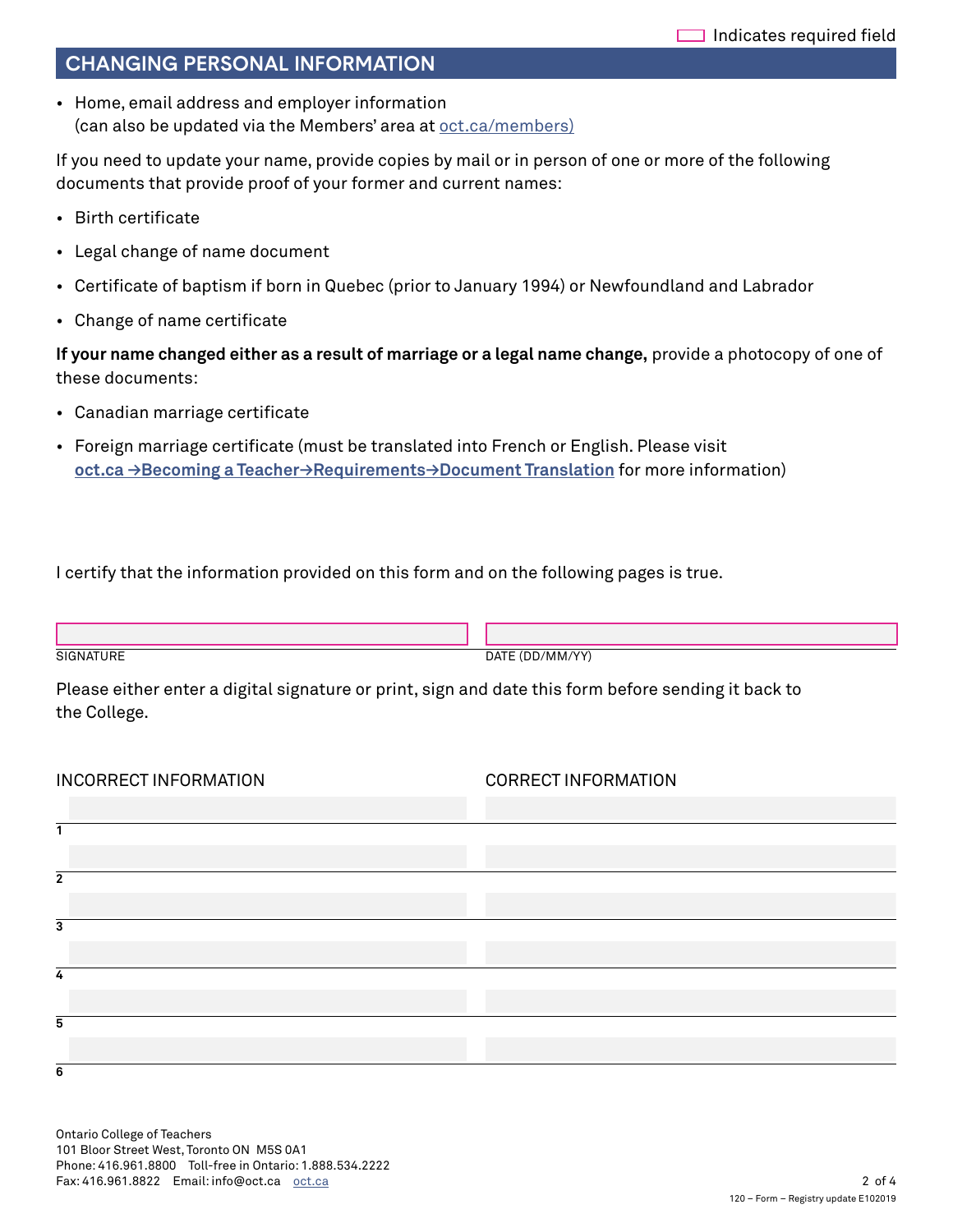## CHANGING INFORMATION ABOUT DEGREES AND / OR PROGRAM OF **TEACHER EDUCATION**

If you wish to correct the date your degree was conferred, or include an Honours designation, please provide a photocopy of the original degree transcript / copy of the degree scroll and circle/mark the changes you wish to have made.

To update the degree or the name of the granting institution, you must arrange to have the granting institution forward the transcript directly to the College.

The name of your credential will appear on your record in the language of the original document.

#### INCORRECT INFORMATION CORRECT INFORMATION

| $\overline{2}$ |  |
|----------------|--|
|                |  |
| 3              |  |
|                |  |
| 4              |  |
|                |  |
| 5              |  |
|                |  |
| ь              |  |

- If a degree has not been listed on your certificate, contact the Registrar's office of the granting institution and arrange for them to send, directly to the College, an offcial transcript bearing the Registrar's seal and signature, noting the date the degree was conferred.
- **Transcripts issued to students and photocopies are not acceptable.**
- Diplomas/certifcates from Colleges of Applied Arts and Technology (CAAT), conservatories of music and other non-degree granting institutions are not listed on your Certificate of Qualification and Registration.
- Do not return your incorrect Certificate of Qualification and Registration. Your Certificate of Qualification and Registration for next year will reflect the changes you are requesting. The College will correct your record and send you an acknowledgement to use for salary or other purposes. You can also print an updated copy of your certificate from the Members' area of our web site at  $oct.ca \rightarrow$  Members.